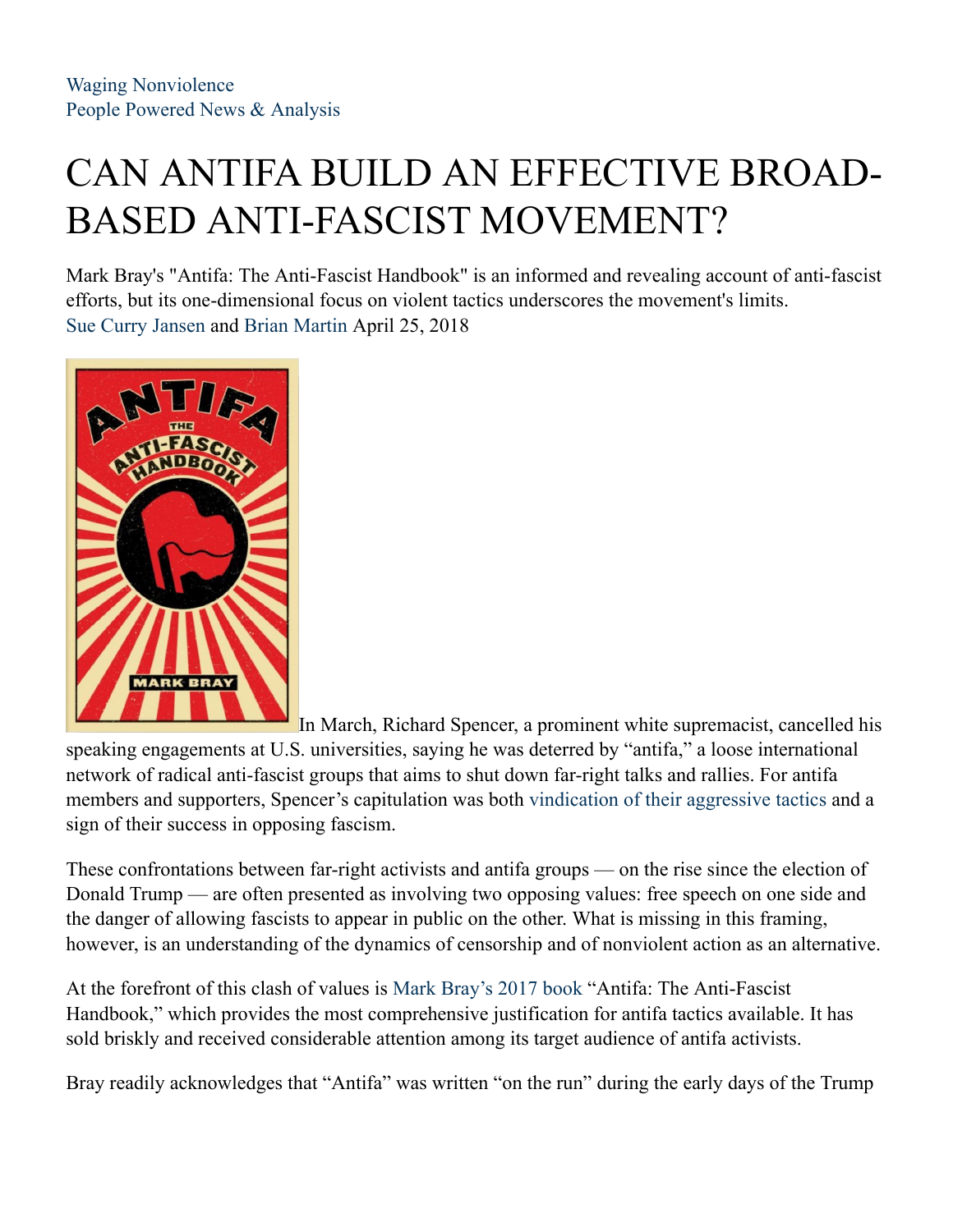era to meet the demand for information about newly visible anti-fascist activists. The immediate catalyst was the assault on Spencer by a masked man in 2017, which generated a popular meme and had many news outlets asking the question, "Is it okay to punch a Nazi?"

Responding in the affirmative, antifa activists believe that the ends ("stopping fascism before it becomes unstoppable") justify the means: violence. The more thoughtful members of antifa add the qualifier "when necessary." As Murray, one of Bray's anonymous U.S. informants puts it, "You fight them by writing letters and making phone calls so you don't have to fight them with fists. You fight them with fists so you don't have to fight them with knives. You fight them with knives so you don't have to fight them with guns. You fight them with guns so you don't have to fight them with tanks." Beyond punching Nazis, antifa tactics drawing significant media attention include "no platforming" or blocking or disrupting speeches — and "doxxing," which consists of publishing private information about a target on social media to encourage harassment.

Despite its genesis as instant history, "Antifa" is a serious book that raises fundamental questions about the viability of liberal tenets of free speech and the role of violence in political protests. Bray, a historian, visiting scholar at Dartmouth College and an Occupy Wall Street organizer, used his radical credentials to gain access to the antifa network, which generally operates in secrecy. He interviewed 61 active or former members of antifa groups from 17 countries. Supportive of the goals of antifa, but open to criticism of the movement, Bray argues that "militant anti-fascism is a reasonable, historically-informed response to the fascist threat that persisted after 1945 and that has become especially menacing in recent years." The authorial voice he projects is humane and reflective, occasionally punctuated with references to his personal history and activist experiences.

The first two chapters are devoted to the history of fascism and anti-fascism, from the 1899 founding of the anti-Dreyfusard League to the early 2000s when antifa groups began to rethink their strategies in light of the rise of new far-right parties in Europe. While historical contextualizing is essential to understanding antifa's "never again" rationale for preventative violence, Bray packs too many facts into too little space for readers without a deep background in European history to readily absorb and retain, making these crucial early chapters a hard slog. This is unfortunate because the subsequent chapters are accessible and illuminating. Chapter Three addresses the recent emergence, in response to the refugee crisis in Europe, of "pin-stripe Nazis": nationalists who cover their underlying fascist tendencies with a veneer of respectability. They claim to be protecting democracy against its enemies while providing a cover for racism, Islamophobia and restoration of patriarchal gender regimes.

The remaining chapters focus on the theory and politics of antifa at more pragmatic levels: lessons to be drawn from history; no platforming and free speech; strategy, including internal criticism within some antifa groups; the dangers of machismo within antifa; fetishization of violence; feminism and antifa; nonviolent antifa tactics; militant anti-fascism and public opinion; antifa groups functioning as reserve police in some Nazi encounters; popular culture's relation to antifa (via punk, hipster and hooligan subcultures) and much more. There are two appendices: One offers advice to recruits from veteran antifa activists, while the other provides a bibliography on North American and European works on anti-fascism. Unfortunately, the book lacks an index.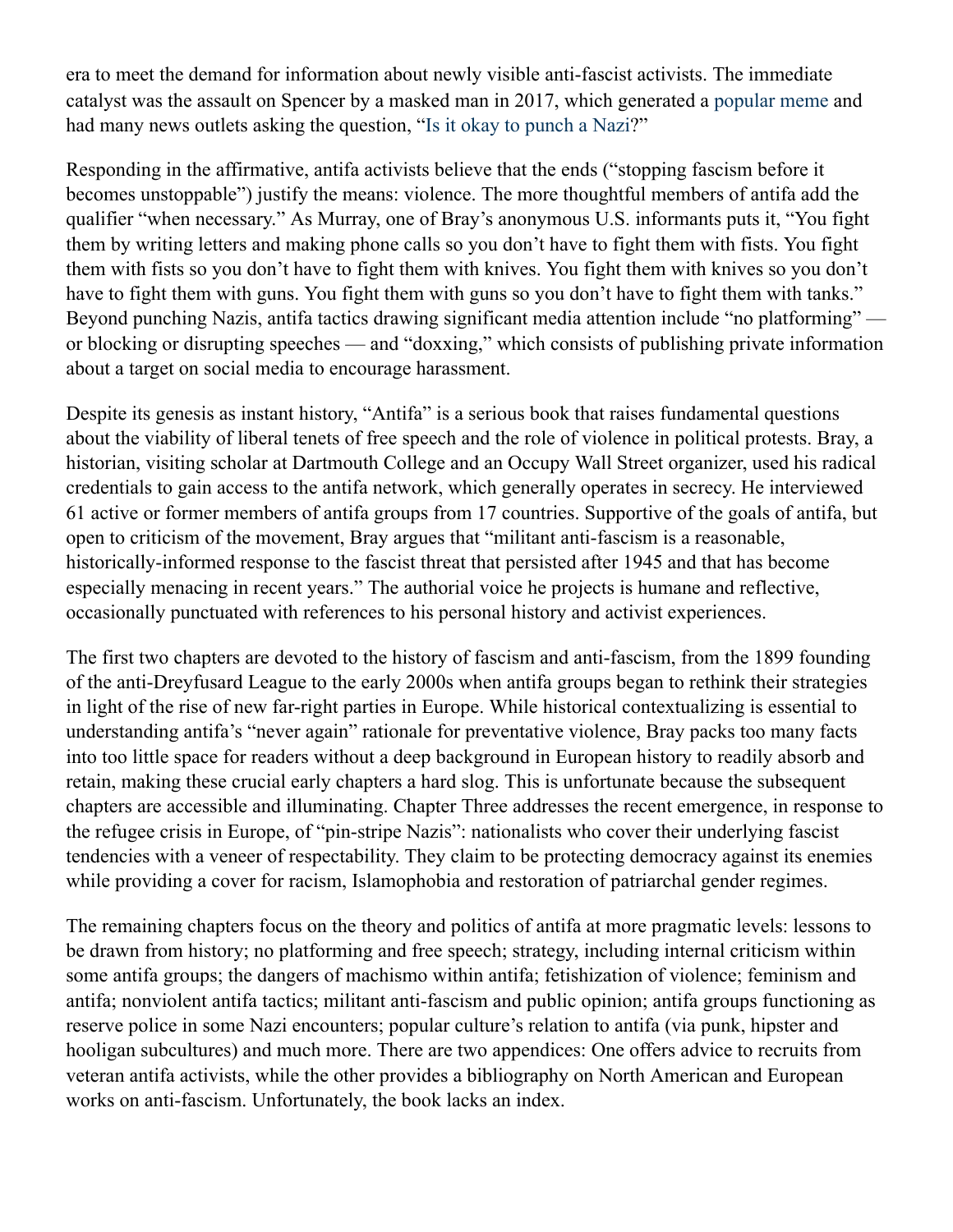#### **The conundrum of no tolerance for intolerance**

Bray defends no-platforming, saying one of history's lessons is that "it doesn't take that many fascists to make fascism." Mussolini and Hitler demonstrated that once fascism is legitimized, it can expand rapidly and quickly consolidate its power. Another is that, historically, fascists gained power legally. Therefore, Bray concludes that fascism must be stopped at its source.

He contends that most antifa groups do not reject freedom of speech in principle, but they maintain that the struggle against fascism takes precedence. On this point, he quotes Joe, one of his respondents, who says, "The idea that freedom of speech is the most important thing that we can protect can only be held by someone who thinks that life is analogous to a debate hall." Bray argues that no one actually lives up to the absolutist free speech standard that liberals use to condemn antifa. History, he points out, is full of examples of liberal abridgments of free speech, including some systemic ones, such as wartime press censorship, incitement-to-violence prohibitions, obscenity laws, copyright infringement and incarceration.

Bray argues that the liberal Enlightenment ideal of the best, most rational, argument prevailing in a free and open debate does not take into account the irrational and emotional appeal of fascism. Citing appeasement in the 1930s, Bray contends that liberalism has failed to provide a reliable bulwark against fascism. To be sure, free speech is fragile and liberalism's failures are legion. That is why these positions do require radical interrogation in struggles for social justice. Free expression is, however, a fundamental feature of participatory democracy, whether liberal or socialist.

When Richard Spencer announced on Twitter that he was canceling his "college tour" because antifa had escalated its efforts and — in his view — police were not responding adequately, it seemed like a victory for antifa. If so, it was pyrrhic. Antifa's tactics, which attracted hostile media coverage, did little to advance struggles against racism, patriarchal gender regimes, ableism and the other causes the movement supports. Intentional bureaucratic obstructionism by various university administrators may have done as much to undermine Spencer's tour as antifa. For example, he decided to quit the tour when only 12 people showed up for his appearance at Michigan State University, which scheduled his talk during spring break when most students were away from campus.

Bray faults liberal free speech theory for its failure to live up to an absolutist standard of free speech and for its hypocrisy. Yet, in doing so, he unwittingly encounters the conundrum that has dogged free speech theorists for centuries: what Karl Popper referred to as "the paradox of intolerance" in his 1945 work "The Open Society and Its Enemies." Any system that legally valorizes tolerance, regardless of its ideology, must — by logical extension — resort to intolerance of the intolerant. Like liberalism, antifa and Bray are also caught in this logical trap. As Bray puts it, "An anti-fascist outlook has no tolerance for 'intolerance.'" Yet, antifa is founded upon aggressive intolerance of fascists.

Presumably Bray means no tolerance for racism, misogyny, homo- and transphobia, etc. Intolerance of intolerance is the socio-logic, if not the formal rationale, for the European Union's controversial 2007 measure outlawing Holocaust denial. That precedent also points to the possibility of legalistic tactics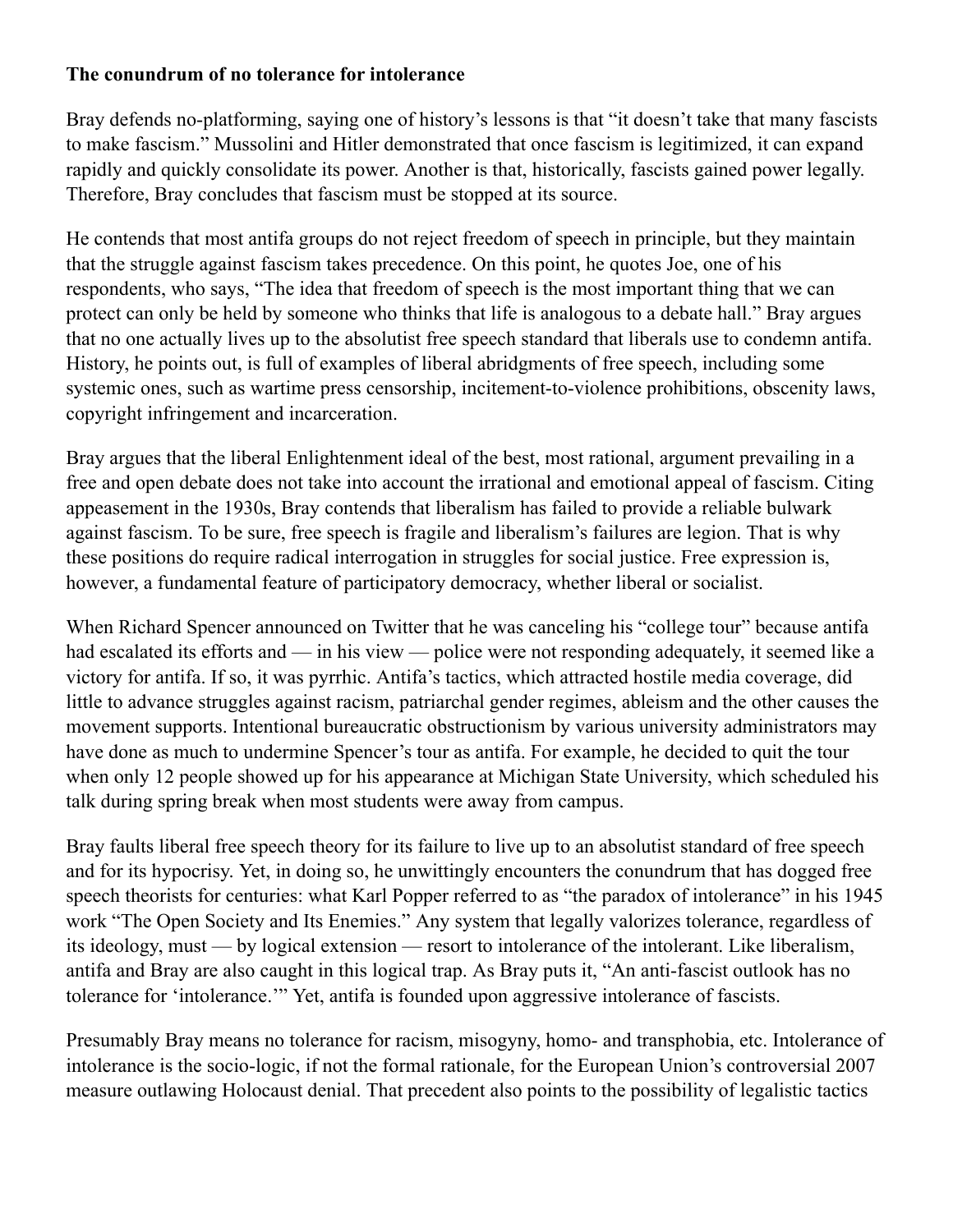that antifa could use in some national jurisdictions, although it does not have the machismo appeal of violent confrontation.

Democracy has always been aspirational. Free speech is a desired goal, though very unevenly realized in practice. Bray persuasively chronicles some of the many failures of liberal democracy and free speech, and underscores the importance of radical struggles for greater economic and social justice. Antifa's binary framing of choices — speech or violence — does seem to give Bray pause at times, as it should. He contends that the society that anti-authoritarians seek to create would offer more opportunities for free expression than the liberal status quo. For antifa, that is a society inspired by revolutionary socialism; for Bray, preferably one that is anti-authoritarian and non-hierarchical.

Suppression of free speech is a method fascists use to consolidate power and amplify the reach of the irrational emotional appeals of their propaganda. Hitler, for example, quashed opposition, banning trade unions and opposition parties, and established the Reich Ministry of Public Enlightenment and Propaganda, which controlled German media and cultivated anti-Semitism and the Aryan myth, most famously through films like "The Eternal Jew" and "Triumph of the Will." Antifa, by seeking to suppress the speech of fascists, actually mimics their own techniques rather than providing an alternative.

#### **Justifying violence on moral, not strategic, grounds**

Bray's history of fascism and anti-fascism gives the most attention to violence on both sides. Fascists in inter-war Italy and Germany used violence and so did their opponents. Bray recounts clash after clash. From the 1940s to the present, he portrays anti-fascism as a continuing attempt to prevent fascists and neo-Nazis from being able to organize in public, with anti-fascists assaulting right-wing protesters and speakers. In some cases, this goes further, with anti-fascists assaulting anyone just wearing fascist garb, or bombing the offices and homes of prominent right-wingers. Bray recounts these events, presenting no reservations about any tactics used.

Bray argues that fascists need to be cowed into submission before they gain any sort of profile, arguing that the failure of the left in the 1920s and 1930s was letting fascism grow without sufficient resistance, though his claim is questionable. Most of Bray's arguments concerning violence are about justifying it. The limitation of this approach is that even if one believes a violent action might be justified, morally or politically, it still may not be the most effective approach.

Bray presents violence as the alternative to liberal approaches, which rely on rational discourse and policing. Certainly, liberalism has often failed to deal with right-wing threats. However, there is another alternative: nonviolent action, the strategic use of petitions, rallies, strikes, boycotts, sit-ins and a host of other methods. This alternative has a rich history — including, for example, countering fascists using clowning. Bray can hardly avoid discussing nonviolent action because it is now used widely in contemporary social movements.

To his credit, Bray addresses nonviolent action. He spends much of his treatment countering the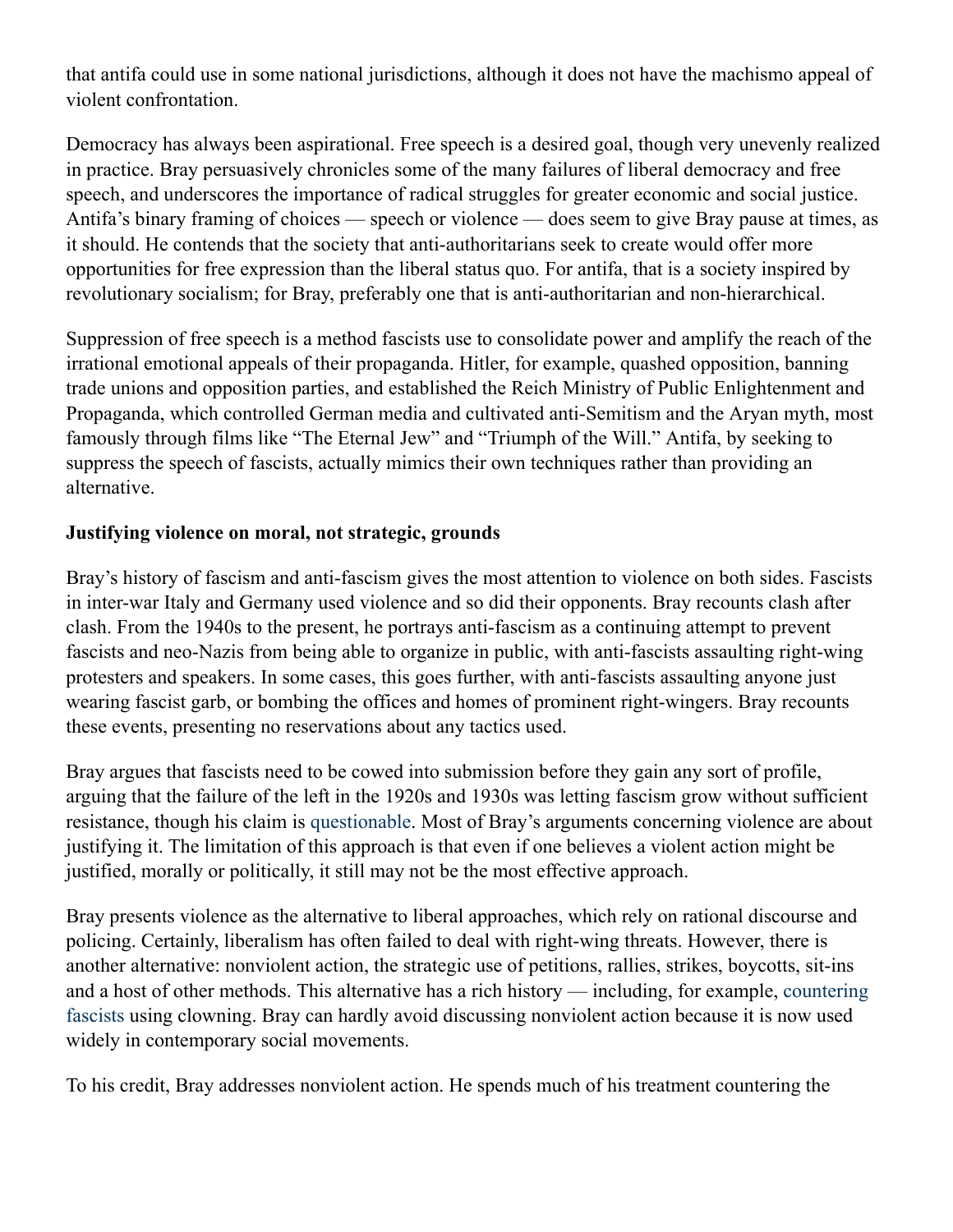arguments about fascism presented by Erica Chenoweth, a leading nonviolence scholar and co-author with Maria Stephan of the acclaimed study "Why Civil Resistance Works." Bray cites particular cases in his attempt to counter the findings of Chenoweth and Stephan. This is strange because Chenoweth and Stephan do not claim violence is never effective, but rather that a statistical analysis of violent and nonviolent anti-regime campaigns shows that nonviolent movements are more likely to be successful and to lead to freer societies years later.

More seriously, Bray does not come to grips with the assumptions underlying nonviolent action. As Chenoweth and Stephan show, and many others have argued, a key reason why nonviolent action is effective is because it enables participation by most sectors of the population, including women, children, elderly and people with disabilities. Anyone can participate in a boycott.

A second key reason for the effectiveness of nonviolent action is precisely its avoidance of violence. Many people see violent attacks on peaceful, non-resisting protesters as unfair, even inhumane. As a result, such attacks can recoil against the attackers, generating greater support for the protesters. This effect, called political jiu-jitsu, is reduced or nullified when protesters are themselves violent.

Bray is quite right to point out that many campaigns, categorized as primarily nonviolent, used some violence. But this does not mean the violence helped the campaigns. By the logic of political jiu-jitsu, it may have weakened them.

Throughout "Antifa," Bray actually gives examples of when fascist violence was counterproductive for the fascists and examples of when anti-fascist violence was counterproductive for the anti-fascists. For example, in Sweden in the 1990s, "neo-Nazi violence provoked a harsh societal backlash." Then, in 2000, a Swedish neo-Nazi, Daniel Wretström, "allegedly was killed in a fight with immigrant youth," and was seen as a martyr for his cause. The neo-Nazis subsequently held an annual march in his memory. However, Bray does not dwell on cases in which violence is counterproductive and does not link them to a backfire process.

In terms of nonviolence theory, one of the shortcomings of much anti-fascist campaigning is that the use of violence limits participation. Bray notes the challenges that antifa groups have with excess machismo and the rise of feminist antifa (fantifa) groups in response. He gives no information about the demographics of antifa groups, in particular their age and ability profiles. It is reasonable to assume that most antifa activists involved in physical confrontations are young fit men, the same profile as most military forces and combatants in any armed struggle.

"Antifa" succeeds in its primary mission: providing English-language readers with an overview of the antifa network, its purpose, diverse international groupings, ideology and tactics. The book is an informed and revealing, yet one-sided, account of efforts against fascism. What it omits is a sustained discussion of strategy to counter fascism by any means except using force to deter or fight the presence of the far right in public spaces. This one-dimensional approach limits the potential for participation of many sympathetic people. Furthermore, it can even alienate potential supporters who might be won over and involved using less confrontational tactics.